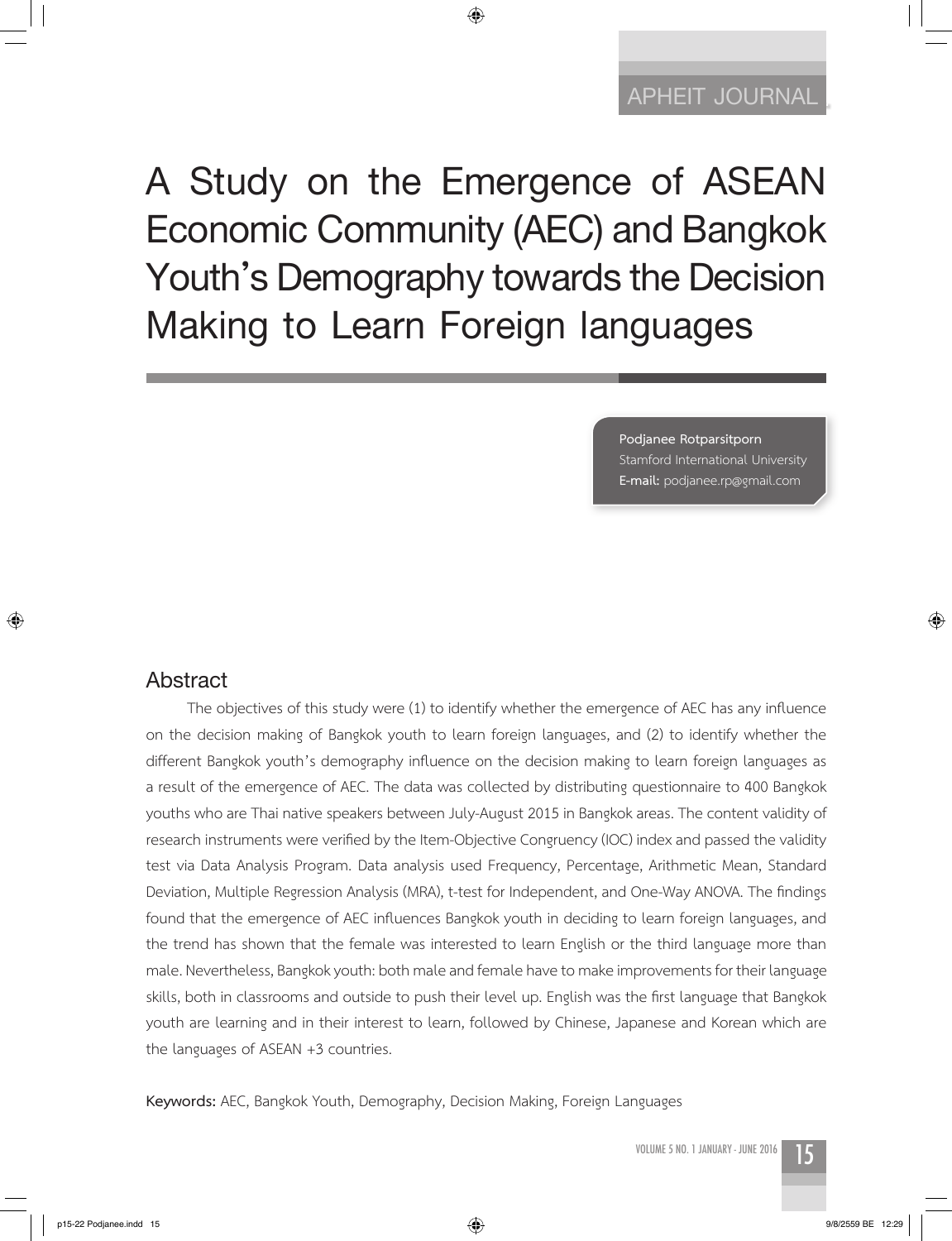◈

## **Introduction**

The emergence of AEC, as the starting point for ASEAN community, on December 31, 2015 is to allow to move goods, services, investment, skilled labor, and capital in this region more freely. This will allow the economic migration among ASEAN countries. The communication among the ASEAN will be necessary.

Even though English is extremely important as it has been used as the official language in the international stage and as it is the second language of various countries, Thailand also regard English as the main language to use. Whereas, Thailand's geography shared borders with 4 countries - Myanmar, Lao PDR, Cambodia, and Malaysia, where each country is also have different official languages, some of Thai people can understand those languages from the migrants, international investments, or others. Those are the reasons why some Thai people can speak neighbor's languages.

In addition to the competition, the new economic power has emerged such as Russia and China. Chinese communities are everywhere around the world and Chinese language is widespread throughout the world, which is significant to become one of the global language as English.

The ability to communicate foreign language become one of the important qualification for the future workforce, cause of the increasing demand of multilingual workforce and this affects the opportunity in their career growth.

From previous studies found that some youths, especially in Bangkok, are learning more foreign languages whether by their own interests or the drives by family and it is possible that the emergence of AEC at the end of 2015 will urge these youths to be more interested in foreign languages. Therefore, the purpose of this research is to know whether the emergence of AEC has any influence, and its effect on learning foreign languages on these youths.

#### **Purposes**

1. To identify whether the emergence of AEC has any influence on the decision making of Bangkok youth to learn foreign languages.

2. To identify whether the different Bangkok youth's demography has any influence on the decision making to learn foreign languages as a result of the emergence of AEC.

## **Hypothesis**

H1 The emergence of AEC influences on Bangkok youth to make a decision making to learn foreign languages.

H2 Bangkok youth with different demographic characteristics decide to learn different foreign languages as a result of the emergence of AEC.

## **Benefit of Research**

To know which demographic compositions of Bangkok youth influenced on their decision making to learn different foreign languages. The result of this research can also be a guideline for Thai youth to know the trend of interest and learning foreign languages, along with the reason to select foreign language for learning, especially for the education section and language institute to prepare appropriate foreign language courses for Bangkok youth.

#### **Research Process**

The Quantitative Research is considered to use for this study along with the Survey Research to study the relationship between different



p15-22 Podjanee.indd 16 9/8/2559 BE 12:29

⊕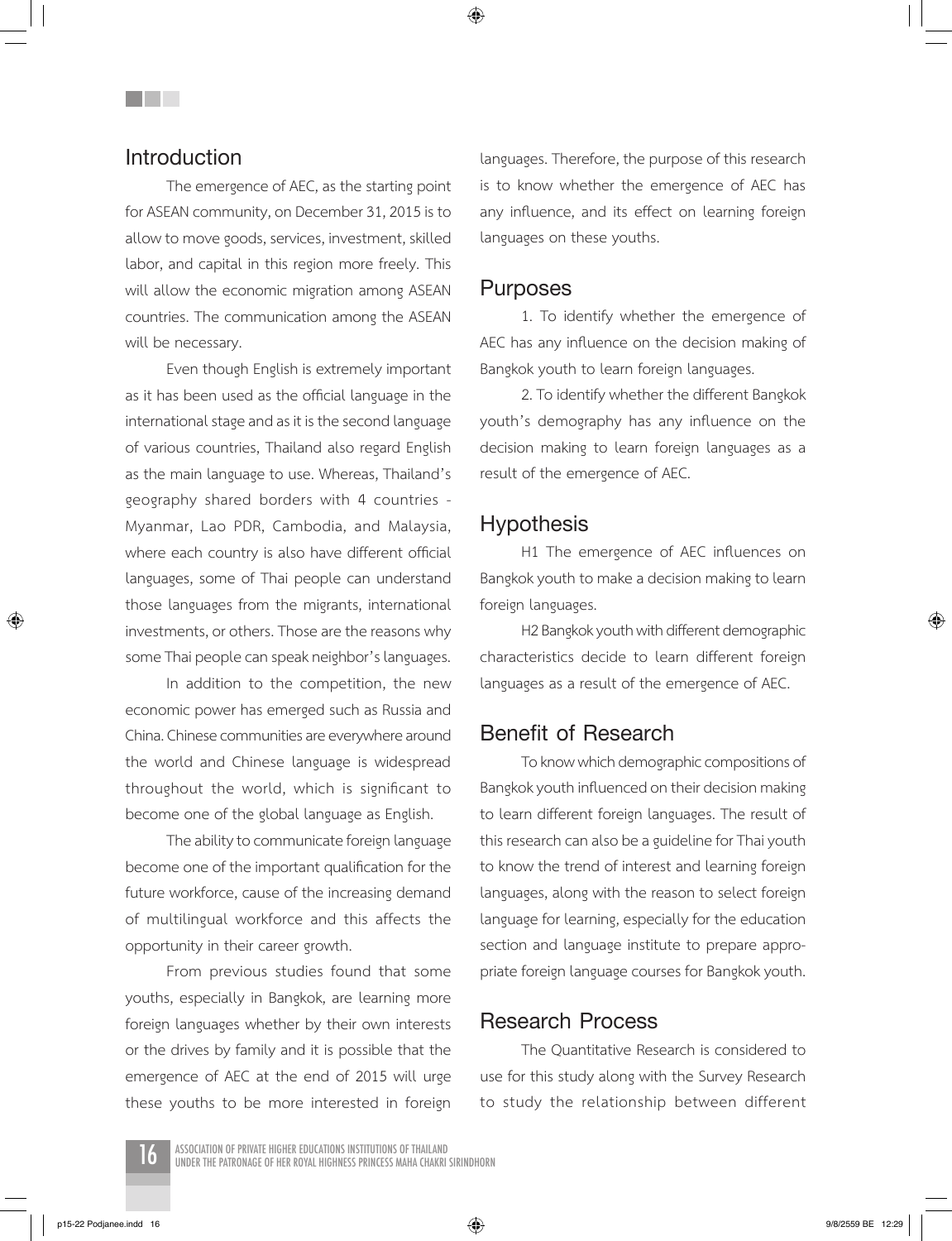about Third Language by their own with the thought that Third Language is important to step into AEC in

2) Influence of the AEC on the interest in



demographic characteristics of Bangkok youth and the decision making to study foreign languages which are influenced from the emergence of AEC. The questionnaire was distributed to youth during July-August 2015 in Bangkok area; 4 Secondary Schools, 5 Universities, and 3 Department Stores. Then, check the accuracy of the data from completed questionnaires, summarizing, encoding and create form for computing and analyzing data.

#### **Population and Sample**

Population of this study is Bangkok youth - Thai youth in Bangkok area both living and/ or studying, the age between 15-24 years old. According to the data from National Statistical Office of Thailand in 2012, there were 793,002 youths in Bangkok, Thailand.

The size of sample group in this study was calculated by using Taro Yamane equation. The result of calculation is 399.80, therefore this study collected data from 400 Bangkok youths.

#### **Instrument**

⊕

The questionnaire is the instrument to collect the data of the sample, it was passed IOC (Index of Item Objective Congruence) and trial test for validity of the questionnaire, and reliability test via SPSS.

#### **Data Analysis**

This research is analyzed the data via SPSS 11.5 the statistical analysis are as follows: (1) Descriptive Statistics: Frequency, Percentages, Arithmetic Mean (**X**), and Standard Deviation (**O**), (2) Inferential Statistics: t-test for Independent, Multiple Regression Analysis (MRA), and One-Way ANOVA.

#### **Conclusion**

◈

## **Part 1: Demographic Information on Survey Respondents**

**APHEIT JOURNAL**

The majority demographic characteristics of the respondent for this survey is female (60%), aged between 21 - 24 years old (52.5%), education level is Bachelor's Degree (71.3%), religion of Bangkok Youth in the survey is Buddhism (90.8%), native habitat is Bangkok ( 72.3%), and all respondents of the survey are whether live and/or study in Bangkok.

#### **Part 2: Knowledge and Interest in AEC**

Bangkok youths have learned about AEC in classrooms, or from the news and feel that AEC affect directly to them in High level, but they are seldom interested and enthusiastic when talking about AEC. The conclusion of knowledge and interest in AEC of Bangkok Youth is in the moderate level.

## **Part 3: Knowledge and Interest in Foreign Languages**

1) Influence of AEC on the interest in English - Bangkok youths want to learn more English, and think that English is important for stepping into the AEC in very high level. When they are learning more English by their own and looking for extra English courses in high level, learning more about extra English courses is in the moderate level. The conclusion in overall of the influence of AEC on the interest in English is in the high level.

⊕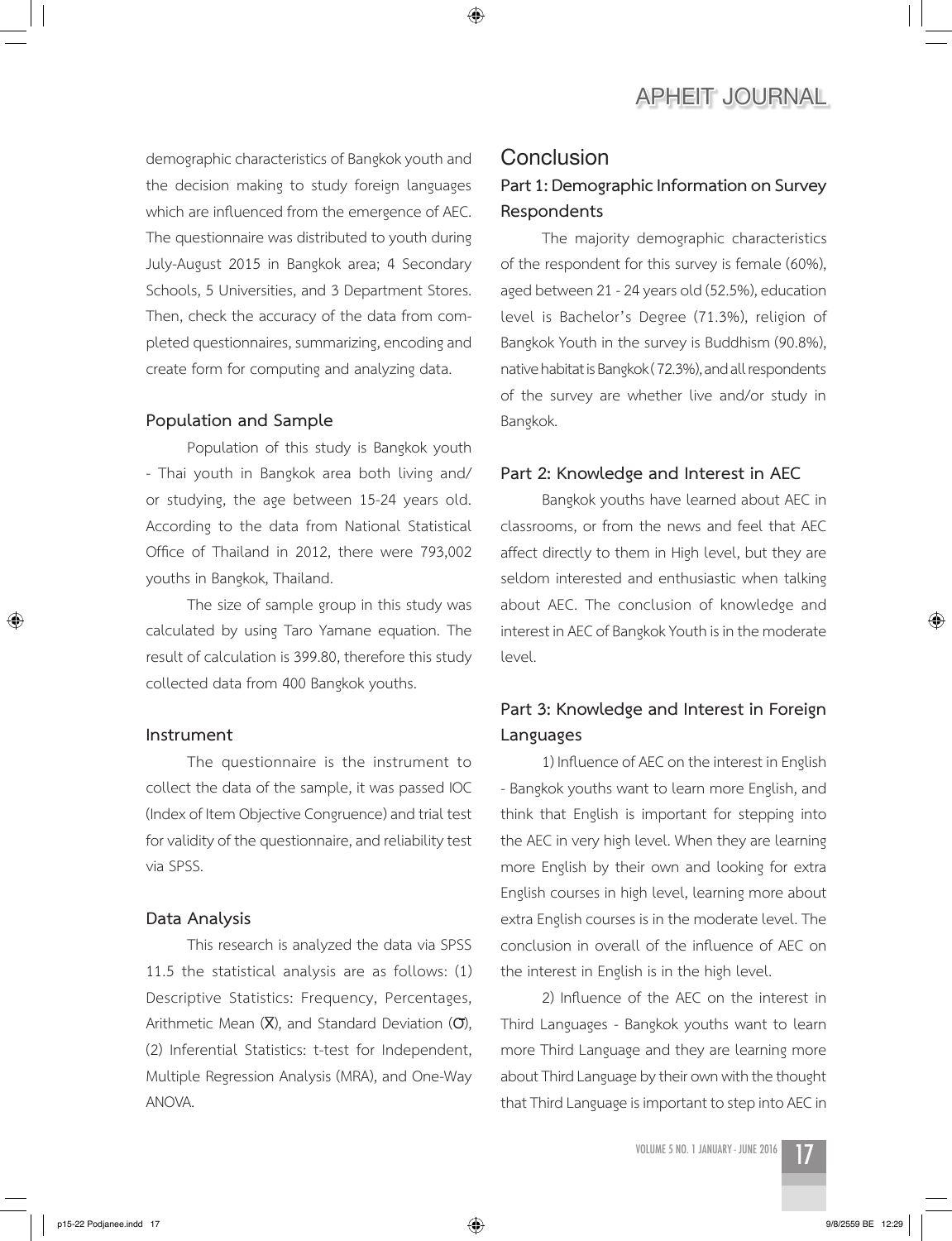high level. When they are looking for and learning extra Third Language courses in moderate level. The conclusion in overall of the influence on AEC for the interest in Third Language is in the high level.

**THE SEA** 

3) The top foreign languages which Bangkok youths are learning and interested to learn more is English, while 94.3% of Bangkok youths are learning English, it has only 54.5% are interested to learn more. Refer to previous studies of Kummongkol (2013) and Phomphaibul (2012) about the learning foreign languages of Chiang Mai University's students, it was which found that English is the top language that students are interested to learn most. Chinese, Japanese, Korean, French, and Spanish are also ranked in the similar order to this study. About this consistent finding, it is possible, because English is the required subject to study from kindergarten to high school which the students learn in classroom.

The top of third languages that Bangkok youths are learning and interested to learn more are Chinese, Japanese, and Korean. The interesting point is that they are national languages of ASEAN+3. This finding can be explained by the study of Kullavanijaya and Surasiangsunk (2006) that from the opinion of business segment, English is the most requirement foreign language, followed by Chinese and Japanese. As these three languages are the wanted qualifications for working, it is not amazed why Bangkok youth interested and want to learn these languages.

| Rank           | Learning Language     | Count of Learning | Percentage of Learning |
|----------------|-----------------------|-------------------|------------------------|
| $\mathbf 1$    | English               | 377               | 94.3%                  |
| $\overline{2}$ | Mandarin Chinese      |                   | 92<br>23.0%            |
| 3              | Japanese              | 88                | 22.0%                  |
| $\overline{4}$ | Korean                | 48                | 12.0%                  |
| 5              | French                | 30                | 7.5%                   |
| 6              | German                | 22                | 5.5%                   |
| $\overline{7}$ | Spanish               | 10                | 2.5%                   |
| 8              | Malay (Bahasa Melayu) | $\overline{7}$    | 1.8%                   |
| 8              | Lao                   | $\overline{7}$    | 1.8%                   |
| 10             | Pilipino / Tagalog    |                   | 5<br>1.3%              |
| 11             | Cambodian             | $\overline{4}$    | 1.0%                   |
| 12             | <b>Burmese</b>        | 3                 | 0.8%                   |
| 13             | Bahasa Indonesian     |                   | $\overline{2}$<br>0.5% |
| 14             | Tamil                 | $\overline{2}$    | 0.5%                   |
| 15             | Vietnamese            | $\overline{2}$    | 0.5%                   |
| 16             | Russian               | $\overline{2}$    | 0.5%                   |
| 17             | CháozhLlu Chinese     |                   | 0.3%<br>$\mathbf{1}$   |
| 18             | Italian               | $\mathbf 1$       | 0.3%                   |
| 19             | Arabic                | $1\,$             | 0.3%                   |

◈

**Table 1 Foreign languages which Bangkok youths are learning**



ASSOCIATION OF PRIVATE HIGHER EDUCATIONS INSTITUTIONS OF THAILAND<br>UNDER THE PATRONAGE OF HER ROYAL HIGHNESS PRINCESS MAHA CHAKRI SIRINDHORN

⊕

⊕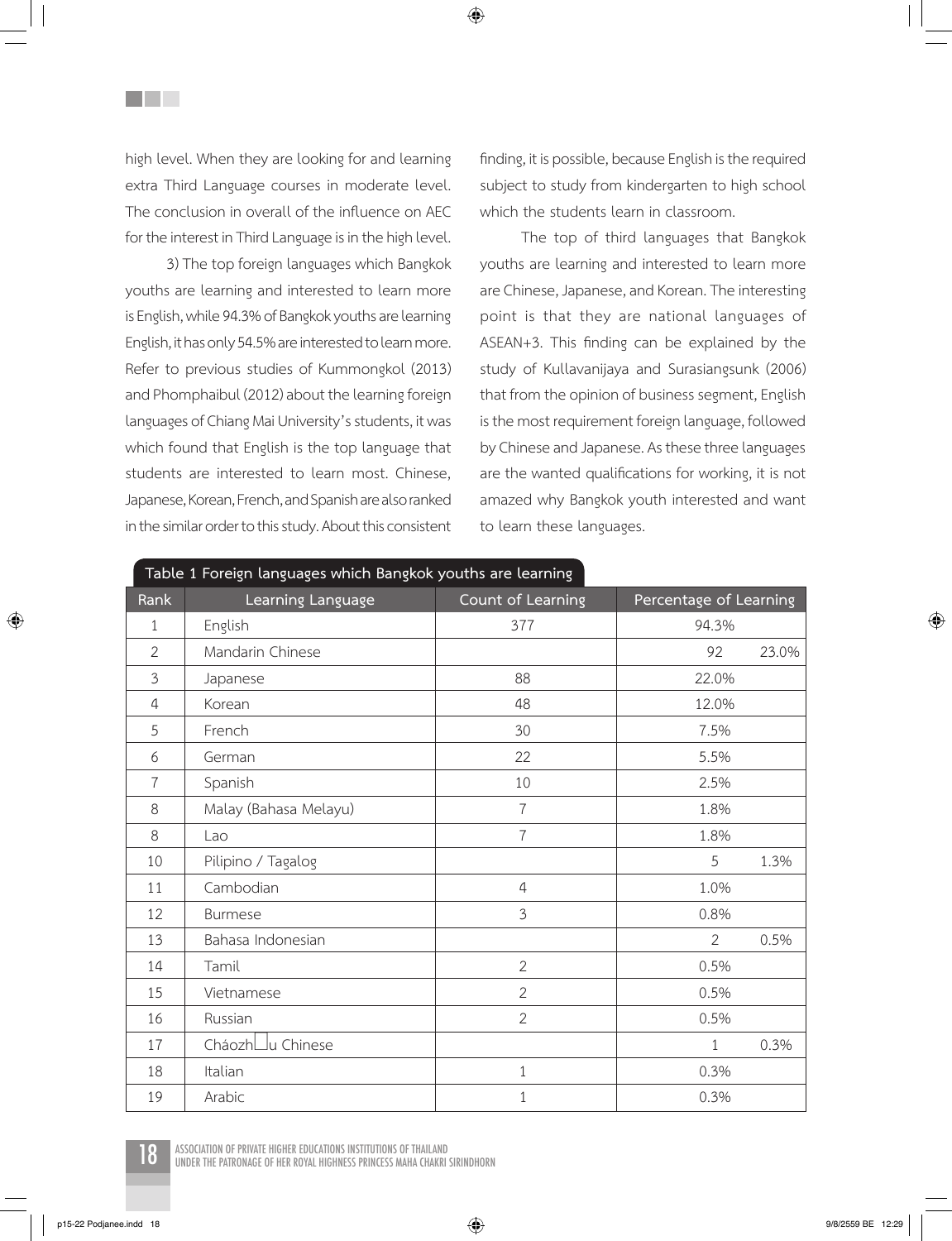## **APHEIT JOURNAL**

From this study, the rank of learning foreign language of Bangkok youths is brown in Table 1 and the rank of interesting foreign language for Bangkok youths is in Table 2.

This finding also shows that most Bangkok youths tend to be interested in a similar group of languages. If they are learning Chinese, Japanese, or Korean, there are high trend that they will be interested to study other languages in the same language group. For example, if they are now studying French, Germany, they will be interested to study Spanish too.

 $\bigoplus$ 

4) The reason to select foreign language for learning - Bangkok youths selected the foreign language to apply in a workplace or business purpose 61.5%, for studying in a higher level 61.0%, for communication in daily life 60.5%, for entertainments 47.3%, as a required subject 38.5%, for using the time wisely 29.8%, family suggested, pushed, and/or supported 28.0%, and other 1.5% that 7 respondents have explained as they were forced to learn when they were an exchange student

| Table 2 Foreign languages which Bangkok youths are interested |                                |                   |                        |  |
|---------------------------------------------------------------|--------------------------------|-------------------|------------------------|--|
| Rank                                                          | Interested Language            | Count of Interest | Percentage of Interest |  |
| $\mathbf 1$                                                   | English                        | 218               | 54.5%                  |  |
| $\overline{2}$                                                | Japanese                       | 194               | 48.5%                  |  |
| $\mathfrak{Z}$                                                | Mandarin Chinese               | 181               | 45.3%                  |  |
| $\overline{4}$                                                | Korean                         | 133               | 33.3%                  |  |
| 5                                                             | German                         | 106               | 26.5%                  |  |
| 6                                                             | French                         | 98                | 24.5%                  |  |
| $\overline{7}$                                                | Spanish                        | 56                | 14.0%                  |  |
| 8                                                             | Russian                        | 43                | 10.8%                  |  |
| 9                                                             | Vietnamese                     | 30                | 7.5%                   |  |
| 10                                                            | <b>Burmese</b>                 | 28                | 7.0%                   |  |
| 10                                                            | Lao                            | 28                | 7.0%                   |  |
| 12                                                            | Malay (Bahasa Melayu)          | 16                | 4.0%                   |  |
| 12                                                            | Pilipino / Tagalog             | 16                | 4.0%                   |  |
| 14                                                            | Cambodian                      | 11                | 2.8%                   |  |
| 15                                                            | Bahasa Indonesian              | 10                | 2.5%                   |  |
| 16                                                            | Tamil                          | 6                 | 1.5%                   |  |
| 17                                                            | Arabic                         | $\mathfrak{Z}$    | 0.8%                   |  |
| 17                                                            | Not interested in any language | 3                 | 0.8%                   |  |
| 19                                                            | Cantonese and Cháozhou Chinese | $\mathbf{1}$      | 0.3%                   |  |
| 19                                                            | Italian                        | $\mathbf{1}$      | 0.3%                   |  |
| 19                                                            | Gaeilge                        | $\mathbf{1}$      | 0.3%                   |  |
| 19                                                            | Latin                          | $\mathbf{1}$      | 0.3%                   |  |
| 19                                                            | Modern Hebrew                  | $1\,$             | 0.3%                   |  |



 $\bigcirc$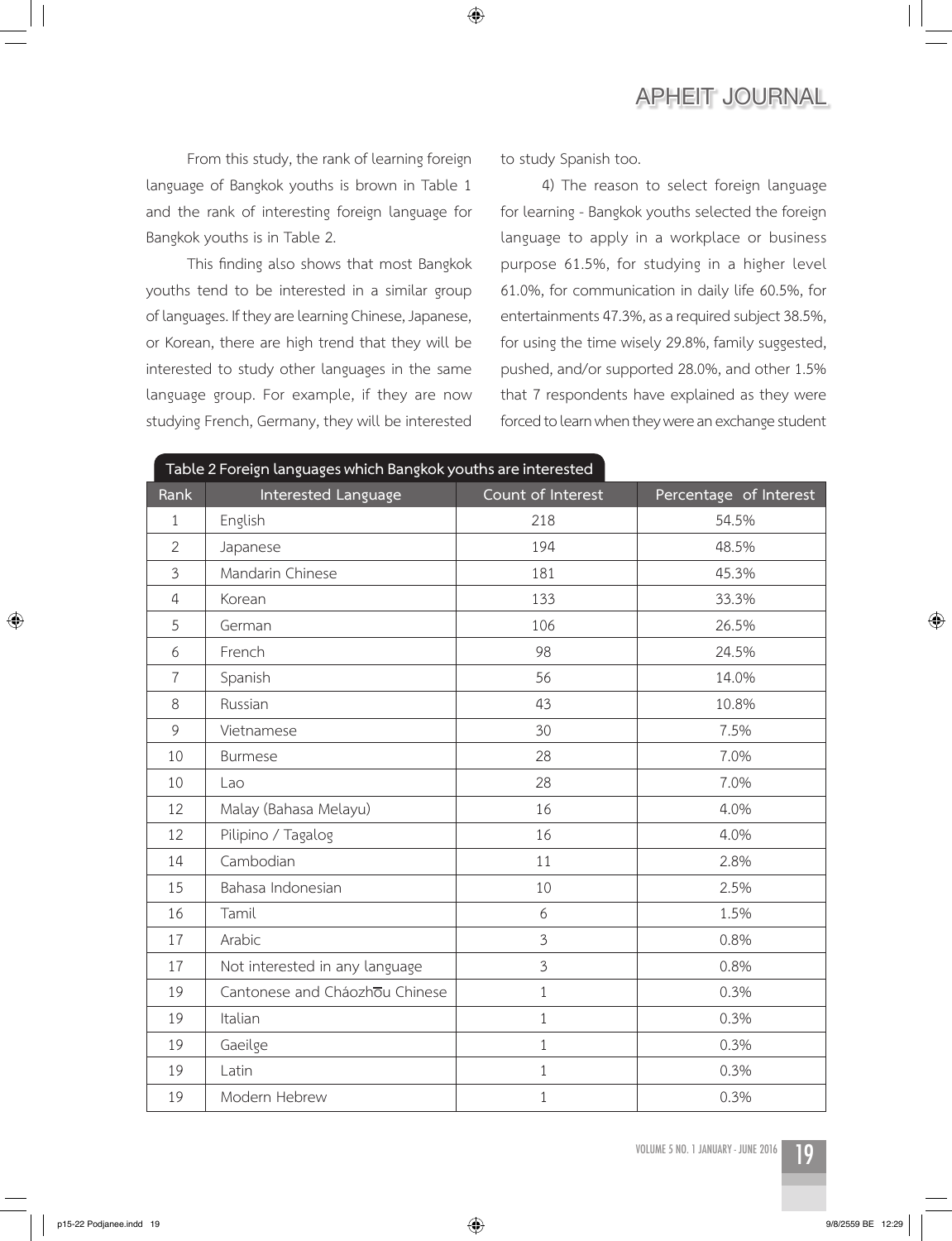◈

in Spain and had to speak Spanish, and they continue learning until present, to communicate with relatives who were abroad and did not use Thai as main language, the language was interesting, it was a personal preference, if they wanted to speak some languages they would take a self-learning by watching movies or YouTube. Travelling or going abroad was interesting, and to test Language Proficiency.

<u>Filmer</u>

To decide to learn some languages does not depend only on one factor, and it also has different reasons. The most influencing factor is the ability to use in daily life (Phomphaibul, 2012), English learners in Bangkok have a purpose for improving English skill, when the purpose of preparing for the emergence of AEC is the least influencing factor (Siamthong & Sutamuang, 2013). Motivation factors that influence on the selection of Chinese language is because of the benefit to find a job in the future 96.52% (Jangjai, 2009), and students decided to learn Japanese at Japanese Language Schools for preparing themselves for University Entrance Examination (Eadkhao, 2011).

#### **Part 4: Hypothesis Testing**

Bangkok youth who has a knowledge and are interested in AEC trends to learn different foreign languages. This findings can be inferred that the emergence of AEC influence on Bangkok youths to make a decision to learn foreign languages. Bangkok youths are very interested and enthusiastic when talking about AEC, they will also be interested in foreign languages, Bangkok youths who learned about AEC in classrooms, or from the news, they will be interested in English more, and if Bangkok youth feel that AEC affect on them directly, they will be more interested in the third Language.

At any rate, the influence of AEC on the interest the third Language is higher than English.

Bangkok youth with different gender decide to learn different foreign languages as a result of the emergence of AEC. Different gender between male and female of Bangkok youths decide to learn different foreign languages as a result of the emergence of AEC. Moreover, female tends to be interested to learn English and the third language more than male. This result is inconsistence from the study of Phomphaibul (2012), if was found that gender did not affected while a level of academic year and their grade affected in their decision making. The possibility of this inconsistence is because of the different populations between Chiang Mai University's students and Bangkok youth with a different demography and may be a different factor of interest and incentive.

#### **Recommendation**

As English is the first required language to learn in every school, and also most spending time in learning and for extra courses. This may be a signal that learning English in the school is not enough for many youths.

Some languages that were not listed in the questionnaire, such as Cháozhou Chinese, Italian, and Arabic, the students learn by themselves.

As such, for the industry applications can use the finding of this study to prepare appropriate foreign language courses for Bangkok youth that the trend of learning language is still be English, followed by Chinese, Japanese, Korean, German, French, and Spanish. The Ministry of Education should work together with educational institute, instructors and students in order to find the solution to improve the study courses, especially

ASSOCIATION OF PRIVATE HIGHER EDUCATIONS INSTITUTIONS OF THAILAND<br>UNDER THE PATRONAGE OF HER ROYAL HIGHNESS PRINCESS MAHA CHAKRI SIRINDHORN

p15-22 Podjanee.indd 20 9/8/2559 BE 12:29

⊕

⊕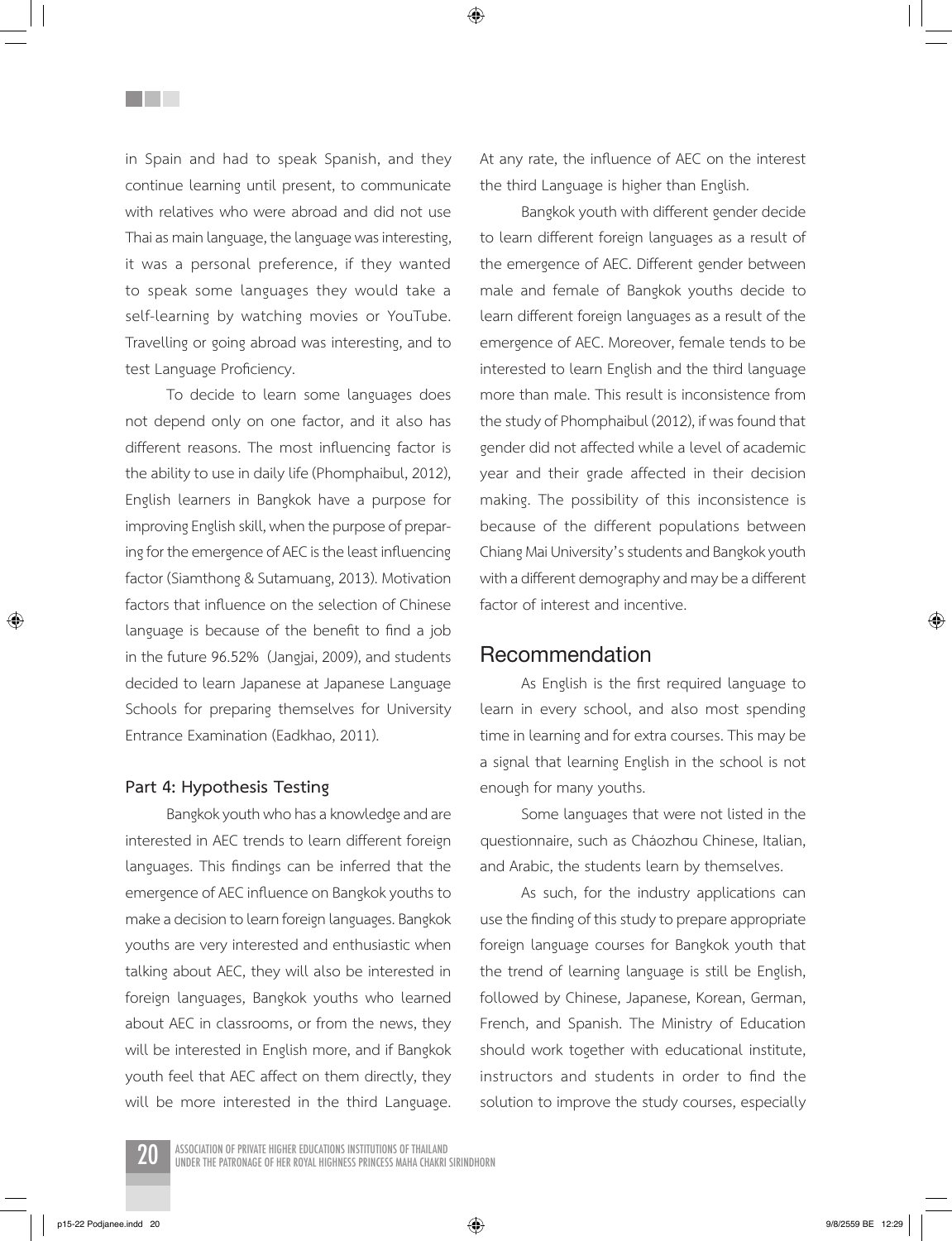## **APHEIT JOURNAL**

in schools and universities to improve and focus more on the foundation of learning. The quality and the standard should be discussed while the extra courses should be provided only for those who have specific interest.

The recommendation for future study issue is to beware of the selection target population and their ability to understand the questions completely. Also go into more detail, expand the population size in overall. The interest, purpose, reason, or other factors which influence them to make a decision in learning foreign languages, including the level, type of skill, and interests.

### **References**

**An effect of the emergence of AEC on Thai labor.** (2013). Retrieved January 10, 2015, from Sukhothai Thammathirat Open University, School of Law website: http://law.stou.ac.th/dynfiles/การเข้าสู่ ประชาคมอาเซียนกับแนวโน้มผลกระทบต่อแรงงานไทย.pdf

◈

Bhongmakapat, T., Manuspaiboon, C., Thanaviriyakul, S., & Kraipornsak, P. (2001). **An effect of the free flow of labor on Thai labor (Executive Summary).** Retrieved from Chulalongkorn University, Faculty of Economics website: http://www.econ.chula.ac.th/public/publication/project/2000/4305.pdf

Eadkhao, S. (2011). **Factor Affecting the Selection of Japanese Language School in Bangkok.** Retrieved from http://www.repository.rmutt.ac.th/bitstream/handle/123456789/747/122753.pdf?sequence=1

Fernquest, J. (2015). **Asean Economic Community 2015: Ready or not, here it comes.** (2015, January 6). The Bangkok Post. Retrieved from http://www.bangkokpost.com/learning/work/454697/aseaneconomic-community-2015-ready-or-not-here-it-comes

Jangjai, S. (2009). **Factors affecting learning Chinese of international business: China and Chinese studies students at the faculty of international studies, PSU, Phuket.** Retrieved from http://www.fis.psu. ac.th/jis\_file/res\_project/2010\_supachai.pdf

**Kasikorn Research Center revealed the survey of Bangkok - economic center of Thailand and ASEAN.**  (2013, February 26). Ministry of Foreign Affairs (Thailand), Department of ASEAN Affairs [Web blog post]. Retrieved from http://www.mfa.go.th/asean/th/news/2352/32963-ศูนย์วิจัยกสิกรไทย-เผยผลสำรวจ-กรุงเทพฯ-ศูนย์รวมด้า.html

Kullavanijaya, P., & Surasiangsunk, S. (2006). **Foreign language Teaching and Needs for Foreign Language in the Central, Western, and Eastern Parts of Thailand.** Retrieved from http://elibrary.trf.or.th/project\_ content.asp?PJID=RDG47H0001

Kummongkol, W. (2013). **The impact of the emergence of ASEAN Economic Community (AEC) on the demand of the students to learn foreign languages, Faculty of Economics, Chiang Mai University.**  Retrieved from http://library.cmu.ac.th/faculty/econ/Exer751409/2556/Exer2556\_no173 Luernshavee, A. (2010). **Free flow of labor in ASEAN: How it affected Thailand. King Prajadhipok's Institute Journal.** 8(3), 77-89. Retrieved from http://www.kpi.ac.th/kpith/index.php?option=com\_content& task=view&id=561&Itemid=9

p15-22 Podjanee.indd 21 9/8/2559 BE 12:29

⊕